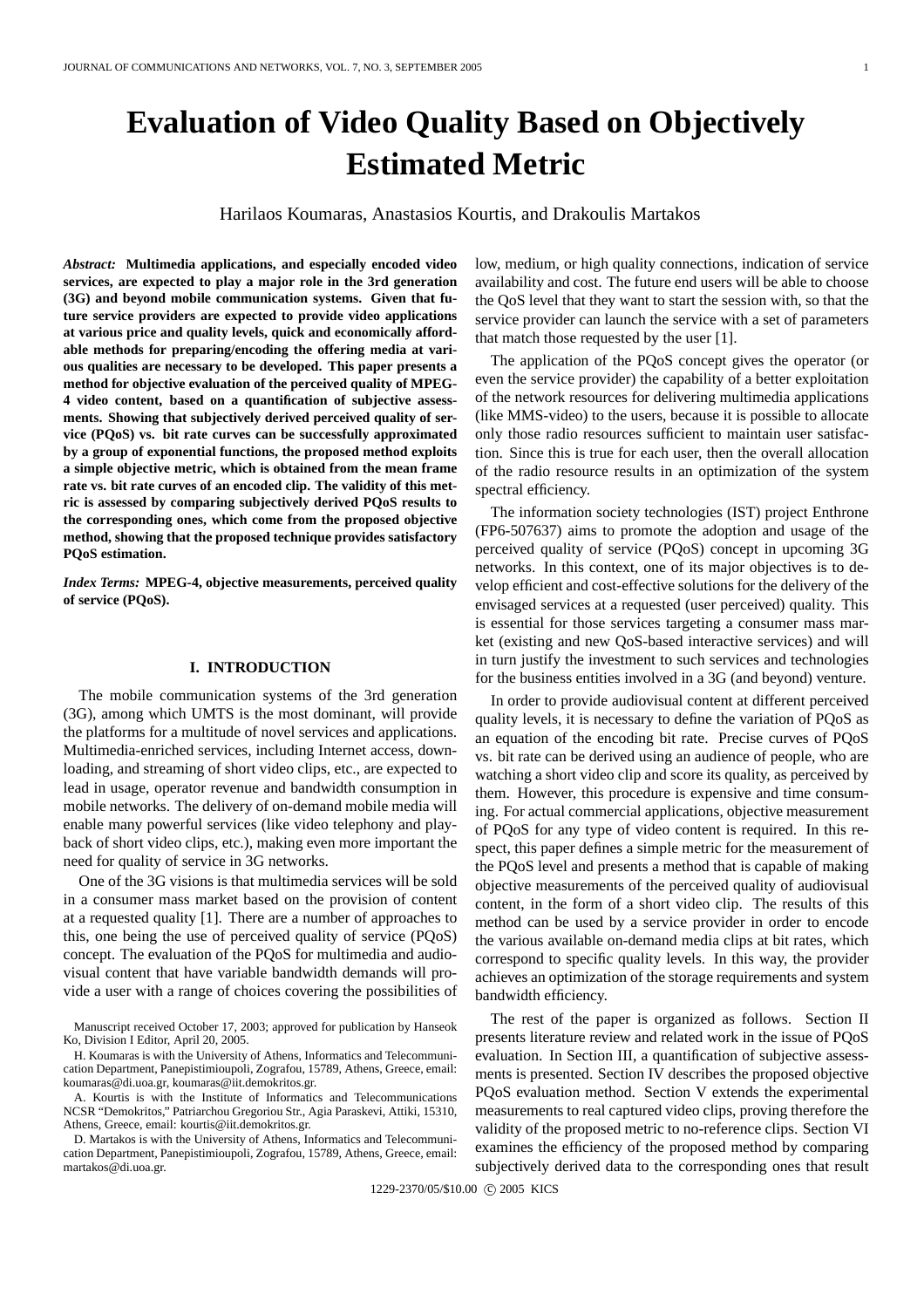from the proposed method. Finally, Section VII concludes the paper.

## **II. LITERATURE REVIEW AND RELATED WORK**

Lately, emphasis has been put on developing methods and techniques for evaluating the perceived quality level of video content. These methods can be mainly categorized into two major classes, the subjective and objective ones.

The subjective test methods involve an audience of people, who watch a video sequence and evaluate its quality as perceived by them, under specific and controlled watching conditions. The mean opinion score (MOS) is regarded as the most reliable method of quality measurement and has been applied on the most known subjective techniques: The single stimulus continue quality evaluation (SSCQE) and the double stimulus continue quality evaluation (DSCQE) [2]–[4]. However, the MOS method is inconvenient due to the fact that the preparation and execution of subjective tests is costly and time consuming. For this reason, a lot of effort has recently been focused on developing cheaper, faster and easier applicable objective evaluation methods. These techniques successfully emulate the subjective quality assessment results, based on criteria and metrics that can be measured objectively. The objective methods are classified, according to the availability of the original video signal, which is considered to be in high quality.

The majority of the proposed objective methods require the undistorted source video sequence as a reference entity in the quality evaluation process and due to this are characterized as full reference methods [5], [6]. These methods are based on an error sensitivity framework with most widely used metrics the peak signal to noise ratio (PSNR) and the mean square error (MSE).

However, these overused metrics have seriously been criticized that they do not provide reliable measurements of the perceived quality [13]. For this reason, a lot of effort has been focused on developing assessment methods that emulate characteristics of the human visual system (HVS) [7]–[10] using contrast sensitivity functions (CSF), channel decomposition, error normalization, weighting and finally Minkowski error pooling for combining the error measurements into a single perceived quality estimation. An analytical description of the framework, which these methods use, can be found in [11].

However, it has been reported [12], [13] that these complicated methods do not provide more reliable results than the simple mathematical measures (such as PSNR). Due to this some new full reference metrics that are based on the video structural distortion, and not on error measurement, have been proposed [14], [15].

On the other hand, the fact that these methods require the original video signal as reference deprives their use in commercial video service applications, where the initial undistorted clips are not accessible. Moreover, even if the reference clip is available, then synchronization predicaments between the undistorted and the distorted signal (which may have experienced frame loss) make the implementation of the full reference methods difficult.

Due to these reasons, the recent research has been focused on developing methods that can evaluate the PQoS based on met-



Fig. 1. PQoS vs. bit rate curves.

rics, which use only some extracted features from the original signal (reduced reference methods) [16] or do not require any reference video signal (no reference methods) [17], [18].

All the aforementioned post-encoding methods may require repeating post-encoding tests in order to determine the encoding parameters that satisfy a specific level of user satisfaction, making them time consuming, complex and impractical for implementation on the 3G/4G multimedia mobile applications. Due to the fact that the 3G/4G vision is the provision of audiovisual content at various quality and price levels [1], there is great need for developing methods and tools that will help service providers to predict quickly and easily the PQoS level of a media clip. These methods must be able to determine the specific encoding parameters that satisfy a certain quality level, without the need of repeating post-encoding tests and quality evaluations.

In this context, this paper presents a novel objective evaluation method, based on a quantification of subjective evaluation results, which will enable the quick and easy estimation of the PQoS level for MPEG-4 coded video clips, alleviating therefore the time requirements of the already existing methods.

# **III. DEFINITION OF METRICS FOR EVALUATING PQOS**

Among the standardized digital video encoding formats (MPEG-1/2/4), the MPEG-4 [19] is mostly preferred in the distribution of interactive multimedia services over IP, while MPEG-2 is almost exclusively used in DVB networks. Furthermore, MPEG-4 is most suitable for 3G networks, because it provides better encoding efficiency at low bit rates, compared to the other two formats, given that UMTS can reach up to 2 Mbit/sec maximum bit rate. The most reliable method to measure the perceived quality level of audiovisual content is to use subjective evaluations. Curves of PQoS vs. bit rate can be derived using an audience of people, who are watching a short video clip and score its quality, as perceived by them [4], [20]– [23]. Such curves are shown in Fig. 1. Curve (A) represents a video clip with low temporal and spatial dynamics, whose content has "poor" movements and low picture complexity. Curve (C) represents a short video clip with high dynamics. Curve (B) represents an intermediate case. According to these subjective experiments, it can be derived that when the encoding bit rate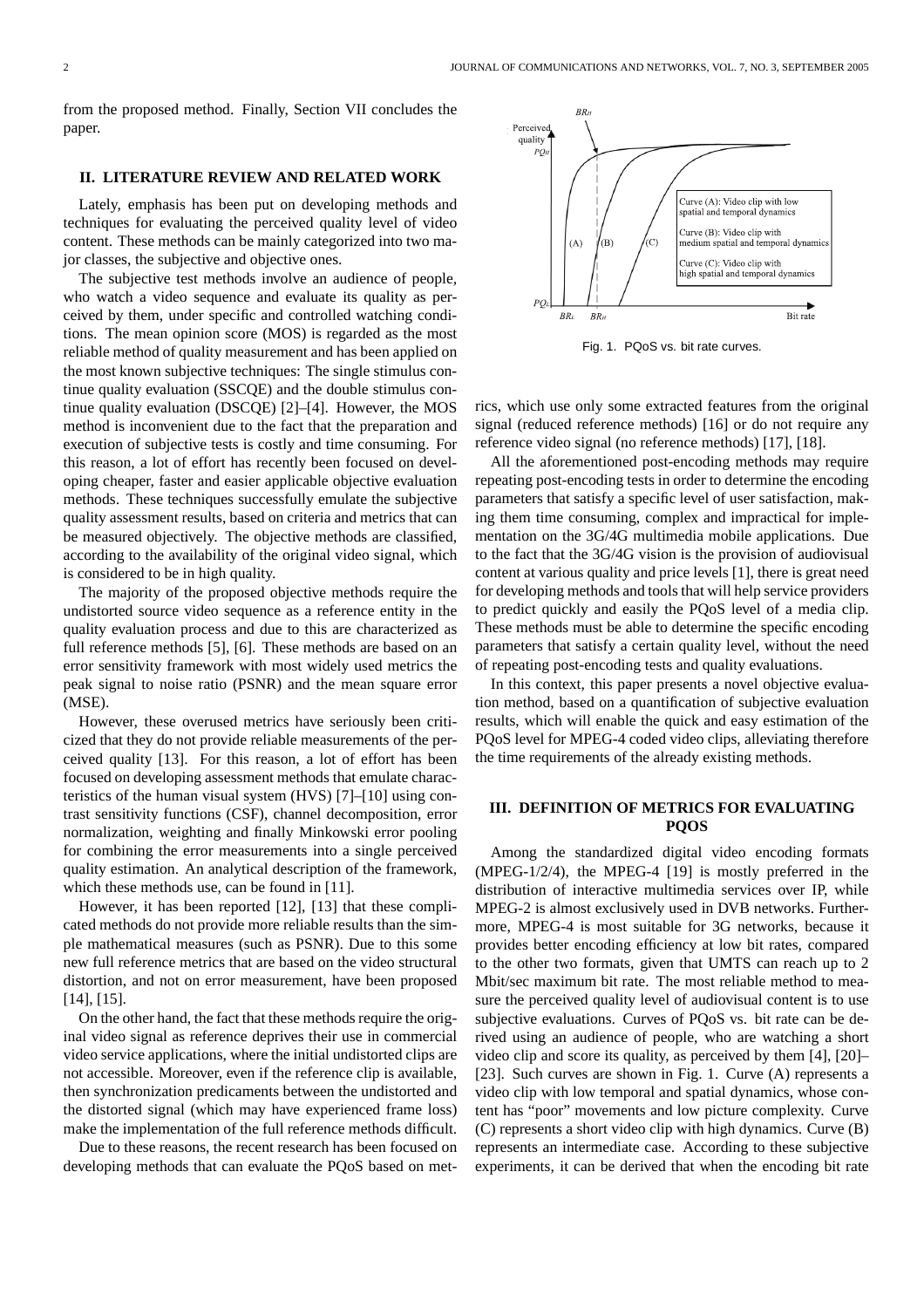drops below a certain threshold, which is depended on the video content, then the quality practically collapses.

Moreover, the quality improvement is not significant for bit rates higher than a specific threshold, which is also dependent on the spatial and temporal activity of the clip. Finally, it is derived that the variation of the quality level versus the encoding bit rate is a non linear increasing function, with slope depending on the video dynamics. Thus, it is evident that video dynamics play a major role in the shape of the PQoS vs. bit rate curve. Furthermore, as more than one video may have similar dynamics, each curve corresponds to a family of videos with related characteristics (dynamics).

This paper proposes that each PQoS vs. bit rate curve can be characterized by (a) the low bit rate  $(BR<sub>L</sub>)$ , which corresponds to the lowest value of the accepted PQoS ( $PQ_L$ ) by the audience, (b) the high bit rate  $(BR_H)$ , which corresponds to the minimum value of the bit rate for which the PQoS reaches its maximum value ( $PQ_H$ ) (see  $BR_H$  for curve (A) in Fig. 1), and (c) the shape and subsequently the inclination of each curve. From the curves of Fig. 1, it can be deduced that video clips with low dynamics have lower  $BR<sub>L</sub>$  and higher inclination than clips with high dynamics.

A general analytical expression for the curves in Fig. 1 has not yet been derived and there is still work to be done in theoretical level. Furthermore, the fact that these curves are derived from subjective tests deprives their use in practical and commercial systems. A simplified approach to these curves, based on metrics that can be derived objectively, would be very useful for applications in commercial systems.

The method proposed in this paper is based on an exponential approximation of the curves of Fig. 1. Each curve can be approximately described by an equation of the form

$$
PQ = (PQ_H - PQ_L)(1 - e^{-a(BR - BR_L)}) + PQ_L,
$$
  
 
$$
BR > BR_L \text{ and } \alpha > 0
$$
 (1)

where  $PQ$  is the perceived quality level of a specific video clip at bit rate  $BR$ , with  $PQ_H$  and  $PQ_L$  being the maximum and minimum quality levels, respectively. The parameter  $\alpha$  defines the shape and subsequently the inclination of each curve.

From (1), it is evident that the  $PQ$  level of a specific video clip can be defined, provided that  $BR<sub>L</sub>$  and parameter  $\alpha$  are known (considering that  $P Q_H$  remains practically constant for all the test videos). In this respect, in the following sections a correlation between  $BR<sub>L</sub>$  and parameter  $\alpha$  is derived, which entails that the objective evaluation of only one metric (i.e.,  $BR<sub>L</sub>$ ) is sufficient to estimate the various PQoS levels of a video clip.

## IV. OBJECTIVE ESTIMATION OF  $BR<sub>L</sub>$  AND **CORRELATION WITH PARAMETER** α

For the needs of the proposed method, five test video clips with different content dynamics each, were used. Their initial encoding format was MPEG-2/PAL at 12 Mb/s. These well known video clips have been developed by Tektronix corp. and Sanoff laboratories and are shown on Table 1. Each test video clip was transcoded from its original MPEG-2/PAL format at 12 Mb/s to DivX MPEG-4 format, at various constant bit rates

Table 1. The five test video clips.

| Clip <sub>1</sub> | Low      | Suzie                |  |
|-------------------|----------|----------------------|--|
| Clip 2            | dynamics | Cactus & Comb        |  |
| Clip <sub>3</sub> |          | Table tennis         |  |
| Clip <sub>4</sub> | High     | Flower garden & Mile |  |
| Clip <sub>5</sub> | dynamics | Mobile & Calendar    |  |



Fig. 2. The mean fps vs. bit rate curves for CIF resolution and 80% smoothness parameter.

(CBR) from 50 kbps to 500 kbps. For each bit rate, a different MPEG-4 file was created. CIF (common intermediate format) resolution ( $352 \times 288$ ), smoothness parameter equal to 80% and constant frame rate with 25 frames per second (fps) were common parameters for the transcoding process in all test videos.

Each MPEG-4 video clip was then played back using a suitable Microsoft media player, featuring an option to measure the mean value of fps over the whole duration of the video clip (statistics option). During playback, it was observed that the perceived quality decreases as the bit rate drops, even though the mean frame rate remains constant to the initial value (i.e., 25 fps for the experiments of this paper), as measured by the player statistics tool. It was also observed that when the bit rate drops below a certain threshold, picture pauses appear. These can be measured by the mean frame rate, which drops below the initial value (25 fps), as measured by the statistics tool.

The variation of the mean frame rate during playback, versus encoding bit rate is shown in Fig. 2, for the various test video clips. Note that since the statistics tool measures mean values, the points on the curves do not correspond always on integer values. The content of each video clip and its corresponding numbering is shown in Table 1. Clips 1, 2,  $\cdots$ , 5 are listed in ascending order, concerning the dynamics of their video content. From Table 1 and the curves of Fig. 2, it is evident that the value of the bit rate, below which the mean frame rate drops under its original value (25 fps), depends on the video content dynamics of the clip. In other words, video clips with high dynamics (e.g., Mobile & Calendar) require higher encoding bit rate to maintain the mean fps value at its initial value (i.e., 25), than video clips with lower dynamics (e.g., Suzie).

In order to correlate curves of Figs. 1 and 2, the following assumption can be made. When the frame rate drops below 25 fps, the perceived quality is considered to be unacceptable. So, it is possible to consider that the  $BR<sub>L</sub>$  value of each curve in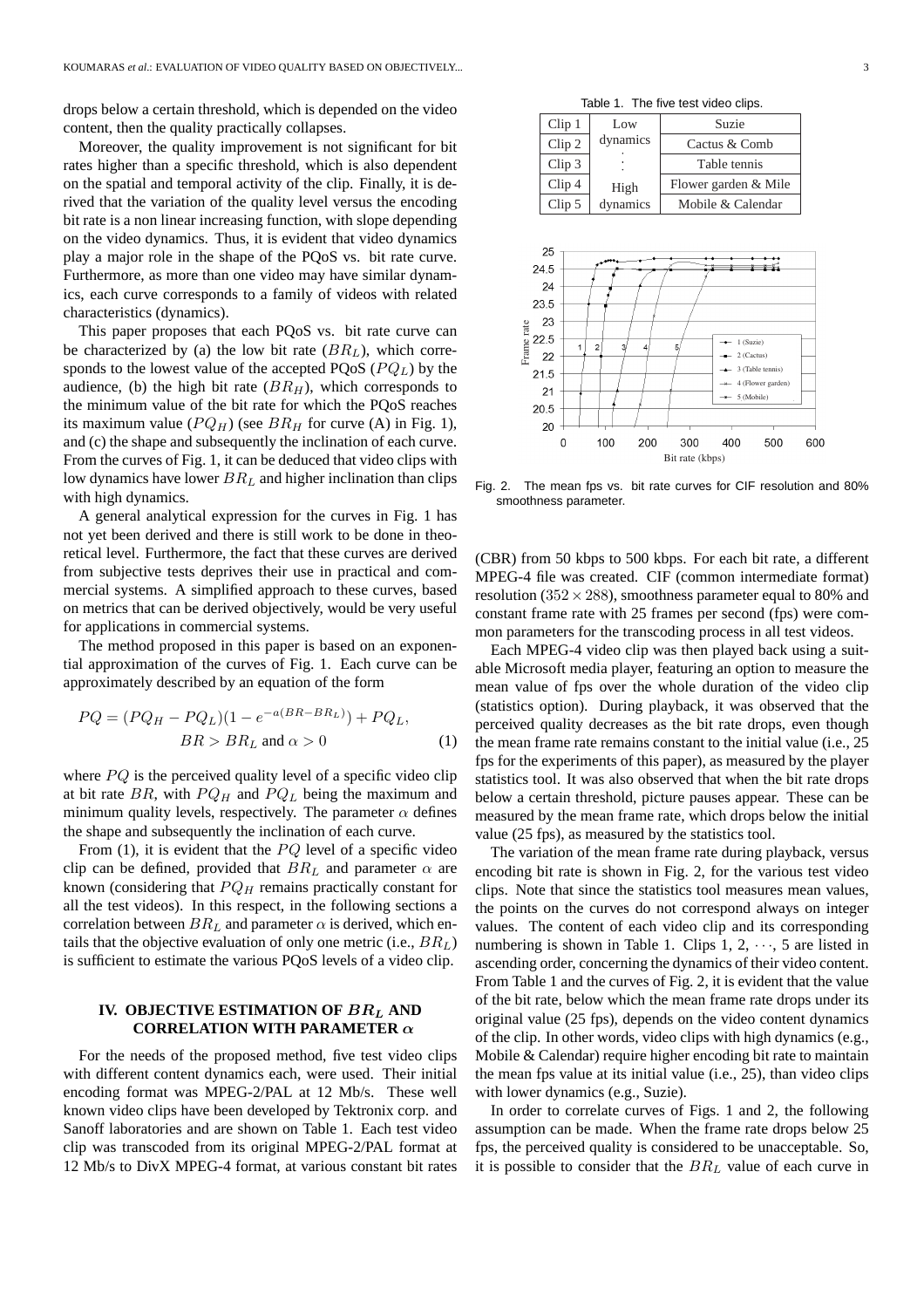

Fig. 3. Mean opinion score vs. bit rate derived from subjective test for videos with high and low dynamics.



Fig. 4. Comparison between two frames from the test signal "Suzie" encoded with MPEG-4/CIF at  $BR_L = 90$  kbps and  $BR_H = 2.5BR_L =$ 225 kbps.

Fig. 1 is equal to the objectively measured bit rate in Fig. 2, where the curve starts to bend. Both values correspond to the minimum level of accepted perceived quality  $(PQ_L)$ .

Therefore, this paper proposes that  $BR<sub>L</sub>$  can be objectively defined by the encoding bit rate, below which the target-initially selected frame rate (25 fps) cannot be achieved. This means that for lower bit rates than  $BR<sub>L</sub>$ , the frame rate drops below its initial value. The explanation of this phenomenon lies on the fact that the rate algorithm of the encoder is not able to achieve the target low bit rate value by altering only the quantization scale. Therefore, the encoder is forced to exclude some frames from the encoding process. By this way the total information is minimized, and the target low bit rate can be successfully achieved. The bit rate, at which the frame loss begins, depends on the spatial and temporal complexity of each video sequence. This observation is reconfirmed by the experimental results of Fig. 2, where the frame loss for high dynamics clips occurs at higher bit rates in comparison to low dynamics clips. Although in MPEG-4 encoders, it is possible to select the encoding frame rate (typically 10 to 30 fps), for reference reasons, the frame rate that was used for all the test signals in this paper, was equal to 25 fps.

In order to specify the shape of an exponential curve, like the ones in Fig. 1, it is sufficient to define one point of the curve and parameter  $\alpha$  (see (1)). This point can be ( $BR<sub>L</sub>$ ,  $PQ<sub>L</sub>$ ), where  $P Q_L$  is the lowest acceptable perceived quality level. Parameter  $\alpha$  can be defined using a second point of the curve, which can be selected to be  $(BR_H, PQ_H)$ , where  $PQ_H$  the maximum achieved quality level. The value of  $BR<sub>L</sub>$  can be objectively



Fig. 5. Theoretical approach of equation  $BR_H = 2.5BR_L$ .

measured, as explained above. The value of  $BR_H$  can be obtained indirectly, from  $BR<sub>L</sub>$ .

In order to define the relation between  $BR<sub>L</sub>$  and  $BR<sub>H</sub>$ , a subjective evaluation process was used. In this respect, an audience of ten people was asked to watch and score twenty high dynamics and twenty low dynamics video clips, which were encoded at various constant bit rates with DivX MPEG-4/CIF format and constant frame rate equal to 25 fps. Encoding bit rates were varied from 80 to 2000 kbps, depending on the video dynamics. Fig. 3 illustrates the mean opinion score (MOS) vs. the encoding bit rate for the quality assessment of the twenty high and low dynamics test signals, respectively. The scale that was used in these subjective evaluation experiments, is the DSCQS ITU-R [3], [22] hundred scale, which considers best possible quality  $PQ_H = 100$  (i.e., excellent quality) and lowest acceptable quality level  $P Q_L = 60$  (i.e., fair quality).

From Fig. 3, it can be verified that, when the bit rate exceeded a specific threshold (1000 kbps for high dynamics and 250 for low dynamics clips), the viewers assessed that the quality is not substantially improved any more. Given this and provided that the value of  $BR<sub>L</sub>$  was around 400 kbps and 90 kbps, for high and low dynamics videos, respectively, it can be deduced that when the ratio  $BR_H/BR_L$  equals to 2.5, the quality has approximately reached satisfactorily its best quality level. Fig. 4, depicts two representative frames derived from the test sequence Suzie, encoded at  $BR_L = 90$  kbps and  $BR_H = 2.5BR_L = 225$ kbps with MPEG-4/CIF, from where the substantial quality improvement can be observed.

The above experimentally derived expression of  $BR<sub>L</sub>$  and  $BR<sub>H</sub>$  (i.e.,  $BR<sub>H</sub> = 2.5BR<sub>L</sub>$ ) can be theoretically justified, based on the proposed exponential approximation of PQoS vs. bit rate curves. Considering that the curves of Fig. 1 can be extended to values below  $PQ_L$  (i.e., to unacceptable/annoying quality levels), Fig. 5 can be derived. It is assumed that, theoretically, all curves converge to  $PQ = 0$ , although the gray area (dashed lines) is not acceptable for actual services provision. From this figure, it can be deduced that the subjectively derived PQoS vs. bit rate curves can be represented as segments of an exponential curves family, which can be described by the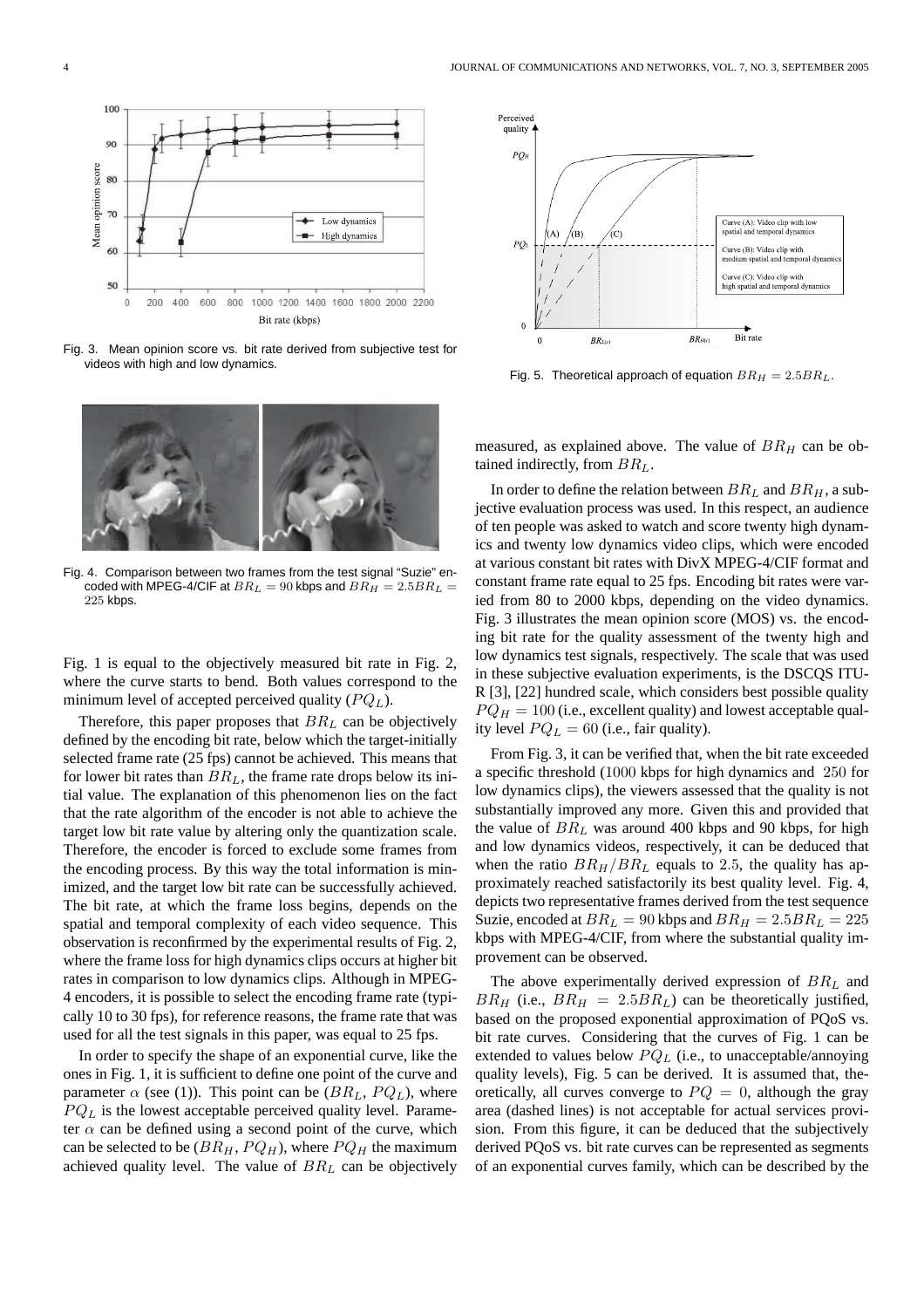

Fig. 6. Parameter  $\alpha$  vs. BRL

expression

$$
PQ = PQ_H(1 - e^{-\alpha BR})
$$
 (2)

where only the parameter  $\alpha$ , and subsequently the slope, changes according to the video dynamics. Therefore, (2) covers all the possible PQoS curves that may be derived from any group of clips with low, medium or high spatial and temporal activity level. Equation (2) can be directly derived from (1) without loss of generality by setting  $P Q_L = 0$  and  $B R_L = 0$ .

From (2), the  $BR<sub>L</sub>$  value, which corresponds to  $PQ<sub>L</sub>$ , can be expressed as

$$
BR_L = \frac{\ln \frac{PQ_H}{PQ_H - PQ_L}}{\alpha}.
$$
 (3)

Thus, replacing in (2) the BR value with the expression  $k \cdot BR_L$ , it is deduced that

$$
PQ = PQ_H \left[ 1 - \left( \frac{PQ_H - PQ_L}{PQ_H} \right)^k \right]. \tag{4}
$$

Finally, replacing in (4)  $PQ_H = 100$ ,  $PQ_L = 60$ , and  $k = 2.5$ , which are the test parameters of the subjective evaluation procedures in this paper, it is deduced that when  $BR = 2.5BR<sub>L</sub>$ , then the derived PQoS level approximates satisfactorily the maximum perceived quality level at a percentage of 90%. Moreover, solving (3) by  $\alpha$ , it can be derived that

$$
\alpha = \frac{\ln \frac{PQ_H}{PQ_H - PQ_L}}{BR_L}.
$$
\n(5)

Replacing in (5)  $PQ_H = 100$  and  $PQ_L = 60$ , it is deduced that

$$
\alpha = \frac{0.92}{BR_L}.\tag{6}
$$

Fig. 6 illustrates the graphical representation of (6).

Therefore, it is evident that the determination of the exponentially approximated curve of PQoS vs. bit rate for a specific video clip is possible, by first finding the value of  $BR<sub>L</sub>$  from the corresponding curve of fps vs. bit rate (Fig. 2) and then using this  $BR<sub>L</sub>$  value as input to (6), in order to find the corresponding value of parameter  $\alpha$ . These two values (i.e.,  $BR<sub>L</sub>$  and parameter  $\alpha$ ) are sufficient to define the corresponding exponential (1)



Fig. 7. Mean fps vs. kbps for actual/non-reference video clips (CIF resolution).

and ultimately define the bit rates that correspond to the various quality levels.

Referring to the curves of Fig. 1, it is obvious that the number of the significantly different quality levels depends on the dynamics of the video clip. Using a typical scale of PQoS, a low dynamic video clip will have short distance  $[BR_L, BR_H]$ and therefore it is meaningless to offer the specific video clip at a lot of quality levels. Correspondingly, for a high dynamic video clip the offering quality levels will be many. So, it is up to the service provider to determine about the intermediate quality levels of a video clip, based on the bit rates that correspond to the lowest and highest quality levels, which are defined by the proposed method.

#### **V. EXTENSION OF THE PROPOSED METHOD**

The proposed method was also tested on actual video clips with various dynamics. The encoding format of these clips was MPEG-4 with  $352 \times 288$  resolution (CIF) and 25 fps. Fig. 7 depicts the mean fps vs. the encoding bit rate for video clips, captured from a typical satellite TV program. From these figures, it is obvious that video clips with high dynamics (like swimming/sports) appear to have  $BR<sub>L</sub>$  values higher than video clips with low dynamics (like talk show). So, it is evident that the metric  $BR<sub>L</sub>$  is able to distinguish actual video content according to its dynamics.

The frame rates vs. bit rate curves were also derived for the five reference signals (Table 1) for the case of QCIF resolution. Fig. 8 shows the corresponding  $BR<sub>L</sub>$  values of the five reference videos, when encoded with CIF and QCIF resolution, respectively.

From Fig. 8, it can be deduced that the reduction of  $BR<sub>L</sub>$  is more than 50% when QCIF is used instead of CIF resolution. Provided that in the upcoming 3G mobile communication networks (UMTS) the user terminals will be equipped with small color screens (supporting QCIF resolution) and provided that the bit rate must be kept in significant low levels, it is obvious that QCIF resolution will dominate in the distribution of multimedia files in 3G mobile devices. To this direction the proposed method aims to contribute, as a part of real commercial applications.

Therefore, the objectively measured metric  $BR<sub>L</sub>$  is able to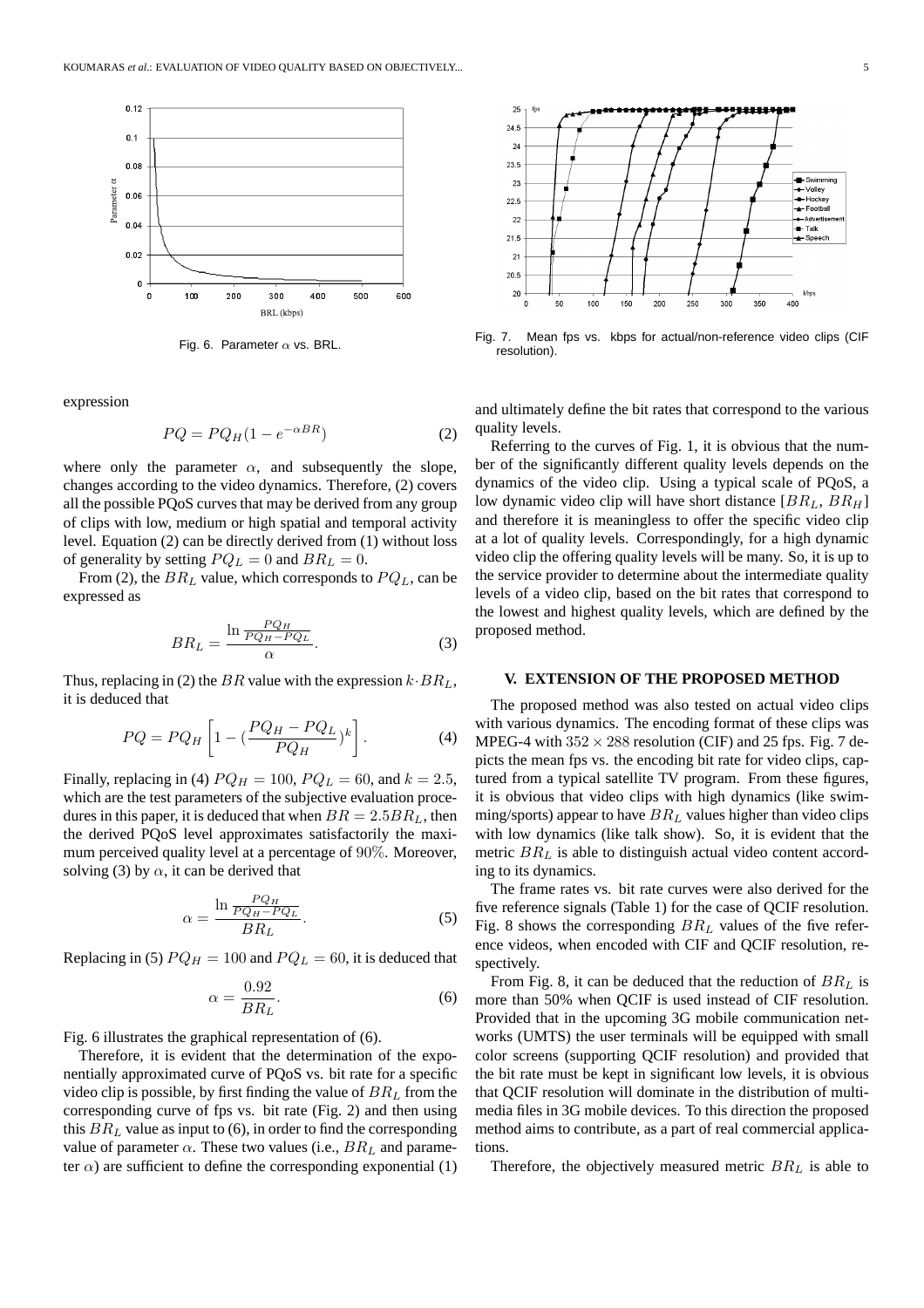

|  | olynaio.          |                                       |                                        |  |  |
|--|-------------------|---------------------------------------|----------------------------------------|--|--|
|  | Test signal       | Objectively estimated<br>$BRt$ (kbps) | Subjectively estimated<br>$BR1$ (kbps) |  |  |
|  | Suzie             | 75                                    | 80                                     |  |  |
|  | Cactus            | 100                                   | 100                                    |  |  |
|  | Table tennis      | 180                                   | 170                                    |  |  |
|  | Flower garden     | 220                                   | 200                                    |  |  |
|  | Mobile & Calendar | 350                                   | 380                                    |  |  |



Fig. 9. The Q-Q plot of the subjectively and objectively derived data.

quality evaluation results derived from a subjective evaluation process to the corresponding ones, which came from the proposed method. In this respect, an audience of ten people was asked to watch and evaluate the quality of five test signals, containing various TV captured dynamic contents (ranging from static to very active video contents). The test sequences were encoded from their original digital video (DV) format to DivX MPEG-4/CIF format at various constant bit rates (ranging from 80 to 1500 kbps) and 25 fps. The total number of the encoded test sequences was 35. Finally, the MOS for each encoded sequence was derived from the statistical process of the individual evaluations.

Afterwards, the proposed objective method was applied on the test signals that were used in this subjective evaluation process. By calculating objectively the corresponding  $BR<sub>L</sub>$  values from the frame rate vs. bit rate curves and making use of the relation (6), then the determination of the (1) for each video clip was possible. Finally, the quality levels that correspond to each encoded bit rate, which was used in the subjective test, could be easily and quickly estimated, by simply solving (1).

Having derived both the subjective and objective scores for each encoded test signal, a Q-Q plot was drawn, in order to examine the efficiency of the proposed method. A Q-Q plot is illustrated based on values, which have been derived from two samples, and examines whether these two samples come from the same distribution type. If the samples do come from the same distribution then the plot is linear.

Fig. 9 depicts the Q-Q plot for the subjectively and objectively derived data for all the encoded sequences. As it can be



Fig. 8. The values of  $BR_L$  for CIF and QCIF resolution.

quantitatively estimate the perceived quality of a video content. This metric applies for both CIF and QCIF resolution and its validity has been successfully tested not only for reference video clips, but for actual TV clips, as well. The proposed method can be used for the provision of video content at different quality levels (and corresponding prices), a feature, which is considered significant in the provision of multimedia services in the upcoming 3G networks.

#### **VI. EFFICIENCY EVALUATION OF THE PROPOSED METHOD**

This section examines the efficiency of the proposed method. In this respect, it was performed a comparison between the quality evaluation data derived from subjective procedures and the data, which the proposed method provides. Regarding the efficiency evaluation, two separate tests were performed, where it was examined the efficiency of the proposed objective metric  $(BR<sub>L</sub>)$  and the efficiency of the proposed exponential approximation method for estimating the PQoS level of an encoded video clip.

#### **a. Efficiency evaluation of the objectively estimated** BR<sup>L</sup>

In order to examine the validity of the objectively estimated  $BR<sub>L</sub>$  metric, the five reference video clips of Table 1 were used in CIF resolution. For these five reference signals, the objectively estimated  $BR<sub>L</sub>$  values were derived (Table 2) from the corresponding fps vs. bit rate curves, which are depicted in Fig. 2. Furthermore, the same test signals were used as test bed in a subjective evaluation procedure, where the audience was asked to select the encoded video with the lowest acceptable quality level (i.e., tilling artifacts may appear but the video motion should be smooth, without pauses and interruptions). By this way the corresponding  $BR<sub>L</sub>$  values were estimated subjectively. The results are depicted in Table 2 in conjunction with the corresponding objective ones.

Based on these results, it can be derived that the proposed metric provides accurate estimations and emulates successfully the corresponding subjective evaluation results with a worst case error equal to 10%.

# **b. Efficiency evaluation of the proposed exponentially based method for estimating the PQoS vs. bit rate curve**

The efficiency of the proposed method for predicting the PQoS level of a test signal, was examined by comparing the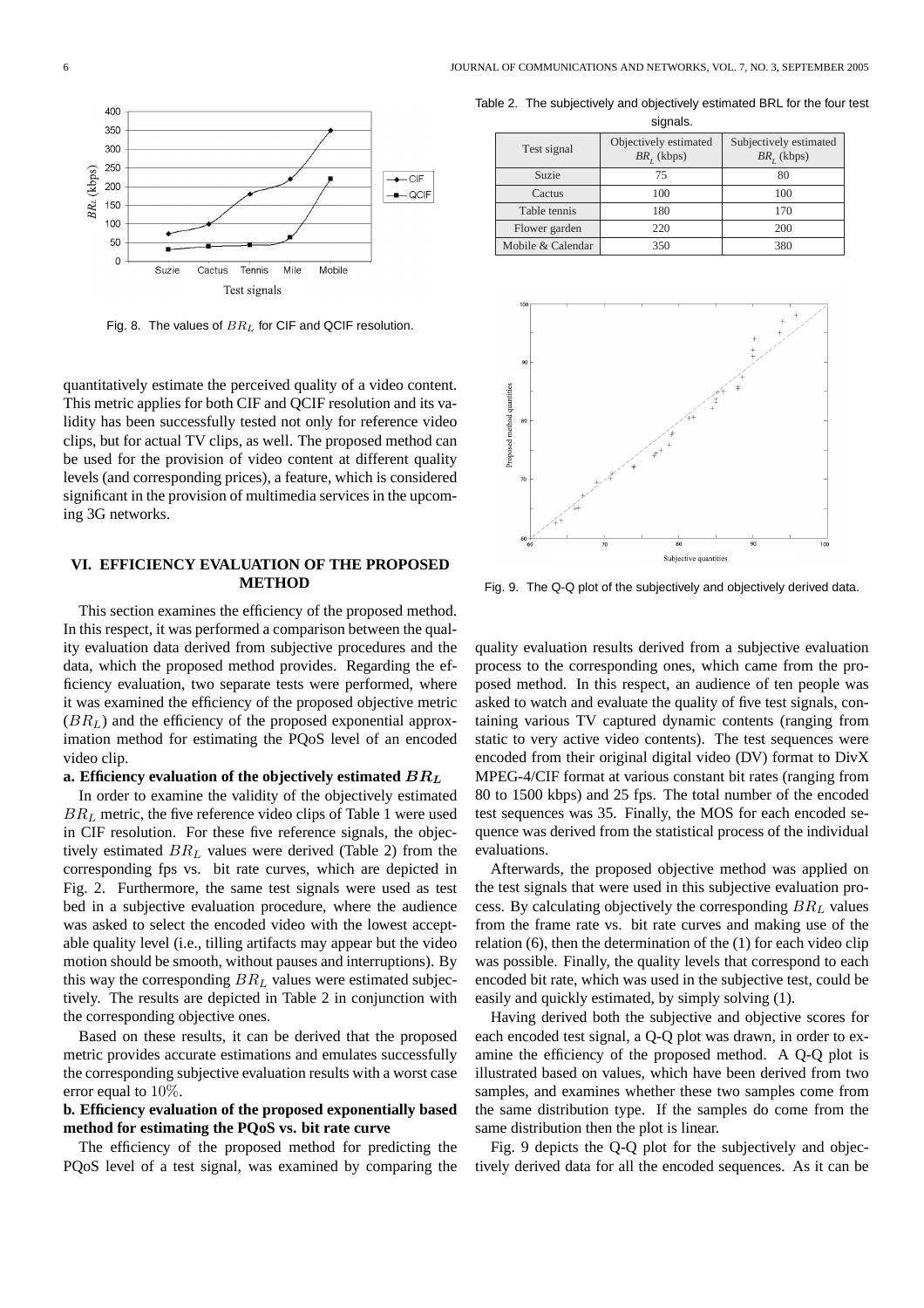observed, the distribution of the points is around and very close to the linear diagonal, which demonstrates the satisfactory fit of the two sets. Therefore, the proposed method of this paper provides, quickly and easily, reliable results of PQoS evaluation for MPEG-4 coded clips. In this respect, the proposed method can be commercially used and applied in the upcoming 3G/4G mobile communication systems, where multimedia services will be offered at multiple quality levels.

#### **VII. CONCLUSIONS**

The provision of audiovisual content at different perceived quality levels requires curves of PQoS vs. bit rate, which are usually derived via subjective methods, using an audience of people. This paper defines a metric for the quantitative estimation of the PQoS level and presents a method that is capable of making objective estimations of the perceived quality of audiovisual content. Showing that subjectively derived PQoS vs. bit rate curves can be successfully approximated by a group of exponential functions, the efficiency of the proposed technique is tested and proved that provides quick and efficient PQoS estimation, emulating successfully the corresponding subjective evaluation results. A series of experiments was also conducted with real video content, captured from common TV programs, showing that the proposed method can successfully estimate the PQoS level for encoded video clips in both CIF and QCIF formats. Given that in 3G/4G mobile communication systems, the multimedia services will be offered at various perceived quality levels, the proposed method can be valuable in 3G/4G mobile communication applications.

#### **ACKNOWLEDGMENTS**

The work in this paper was carried out in the frame of the information society technologies (IST) project Enthrone (FP6- 507637).

## **REFERENCES**

- [1] P. Seeling, M. Reisslein, and B. Kulapala, "Network performance evaluation using frame size and quality traces of single layer and two layer video: A tutorial," *IEEE Commun. Surveys*, vol. 6, no. 3, 3rd Quarter 2004.
- [2] T. Alpert and L. Contin, "DSCQE experiment for the evaluation of the MPEG-4 VM on error robustness functionality," ISO/IEC-JTC1/SC29/ WG11, MPEG 97/M1604, 1997.
- [3] ITU-R, "Methodology for the subjective assessment of the quality of television pictures," Recommendation ITU-R BT.500-7, 2000.
- [4] F. Pereira and T. Alpert, "MPEG-4 video subjective test procedures and results," *IEEE Trans. Circ. Syst. Video Technol.*, vol. 7 (1), pp. 32–51, 1997.
- [5] K. T. Tan and M. Ghanbari, "A multi-metric objective picture quality measurements model for MPEG video," *IEEE Trans. Circ. Syst. Video Technol.*, vol. 10 (7), pp. 1208–1213, 2000.
- [6] St. Wolf and M. H. Pinson, "Spatial-temporal distortion metrics for inservice quality monitoring of any digital video system," in *Proc. SPIE Int. Symp. Voice Video Data Commun.*, Boston, MA, Sept. 11–22, 1999.
- [7] A. B. Watson, J. Hu, and J. F. McGowan, "DVQ: A digital video quality metric based on human vision," *J. Electron. Imaging*, vol. 10 (1), pp. 20– 29, 2001.
- [8] S. Daly, "The visible difference predictor: An algorithm for the assessment of image fidelity," in *Proc. SPIE'92*, vol. 1616, 1992, pp. 2–15.
- [9] A. P. Bradley, "A wavelet difference predictor," *IEEE Trans. Image Processing*, vol. 5, pp. 717–730, 1999.
- [10] Y. K. Lai and J. Kuo, "A Haar wavelet approach to compressed image quality measurement," *J. Visual Commun. Image Understanding*, vol. 11, pp. 81–84, 2000.
- [11] Z. Wang, H. R. Sheikh, and A. C. Bovik, *Objective video quality assessment* in *The Handbook of Video Databases: Design and Applications*, B. Furht and O. Marqure, eds., CRC Press, pp. 1041–1078, 2003.
- [12] VQEG, "Final report from the video quality experts group on the validation of objective models of video quality assessment," 2000.
- [13] Z. Wang, A. C. Bovik, and L. Lu, "Why is image auality assessment so difficult," in *Proc. IEEE ICASSP 2002*, vol. 4, 2002, pp. 3313–3316.
- [14] Z. Wang, L. Lu, and A. C. Bovik, "Video auality assessment based on structural distortion measurement," *Sig. Processing: Image Commun.*, special issue on "Objective video quality metrics," vol. 19 (2), pp. 121–132, 2004.
- [15] Z. Wang, A. C. Bovik, H. R. Sheikh, and E. P. Simoncelli, "Image quality assessment: From error visibility to structural similarity," *IEEE Trans. Image Processing*, vol. 13 (4), pp. 1–14, 2004.
- [16] I. P. Guawan and M. Ghanbari, "Reduced-reference picture quality estimation by using local harmonic amplitude information," in *Proc. London Commun. Symp. 2003*, 2003.
- [17] L. Lu, Z. Wang, A. C. Bovik, and J. Kouloheris, "Full-reference video quality assessment considering structural distortion and no-reference quality evaluation of MPEG video," in *Proc. IEEE Int. Conf. Multimedia*, 2002.
- [18] J. Lauterjung, "Picture quality measurement," in *Proc. Int. Broadcasting Convention (IBC'98)*, Amsterdam, 1998, pp. 413-417.
- [19] MPEG, ISO-IEC/JTC1/SC29/WG11 N4668, "MPEG-4 overview," Mar. 2002.
- [20] MPEG, ISO-IEC/JTC1/SC29/WG11 N2604, "Report of the formal verification tests on MPEG-4 video error resilience," 1999.
- [21] R. P. Aldridge, D. S. Hands, D. E. Pearson, and N. K. Lodge, "Continuous assessment of digitally-coded television pictures," *IEE Proc. Vision, Image, Sig. Processing*, vol. 145 (2), pp. 116–123, 1998.
- [22] F. Pereira and T. Ebrahimi, *The MPEG-4 Book*, IMSC Press Multimedia Series, pp. 669–705, 2002.
- [23] W. Lee and J. Srivastava, "An algebraic QoS-based resource allocation model for competitive multimedia applications," *Int. J. Multimedia Tools and Appl.*, Kluwer Editions, vol. 13, pp. 197–212, 2001.



**Harilaos Koumaras** was born in Athens, Greece in 1980. He received his B.Sc. degree in Physics in 2002 and his M.Sc. in Electronic Automation and Information Systems in 2004, both from the University of Athens. He joined the Digital Telecommunications Lab at National Centre of Scientific Research "Demokritos" in 2003 and since then he has participated in the EU funded projects SOQUET and EN-THRONE, with presentations and publications at international conferences and book chapters. Currently, he is working toward the Ph.D. degree. His research

interests include objective evaluation of the perceived quality of multimedia services, picture quality evaluation, video traffic modeling, digital terrestrial television, and video compression techniques. He is a student member of IEEE.



**Anastasios Kourtis** was born in Athens, Greece in 1956. He received his B.S. degree in Physics in 1978 and his Ph.D. degree in Telecommunications in 1984, both from the University of Athens. Since 1986, he is a researcher in the Institute of Informatics and Telecommunications of the National Centre for Scientific Research "Demokritos," currently ranking as Senior Researcher. His current research activities include digital modulation techniques, spread spectrum systems, broadband wireless networks, digital terrestrial interactive television, satellite communications

and perceived quality of video services. He has published extensively in the fields above, in international scientific journals, edited books and conference proceedings. Dr. Kourtis has a leading participation in many EU funded research projects from the ESPRIT (FCPN, OFSES), ACTS (CRABS, WATT), and IST programs (WIN, MAMBO, SOQUET, CREDO, REPOSIT) to the recent IST/FP6 (ENTHRONE, ATHENA) and he is also the Project Manager of the FP6/ATHENA project.